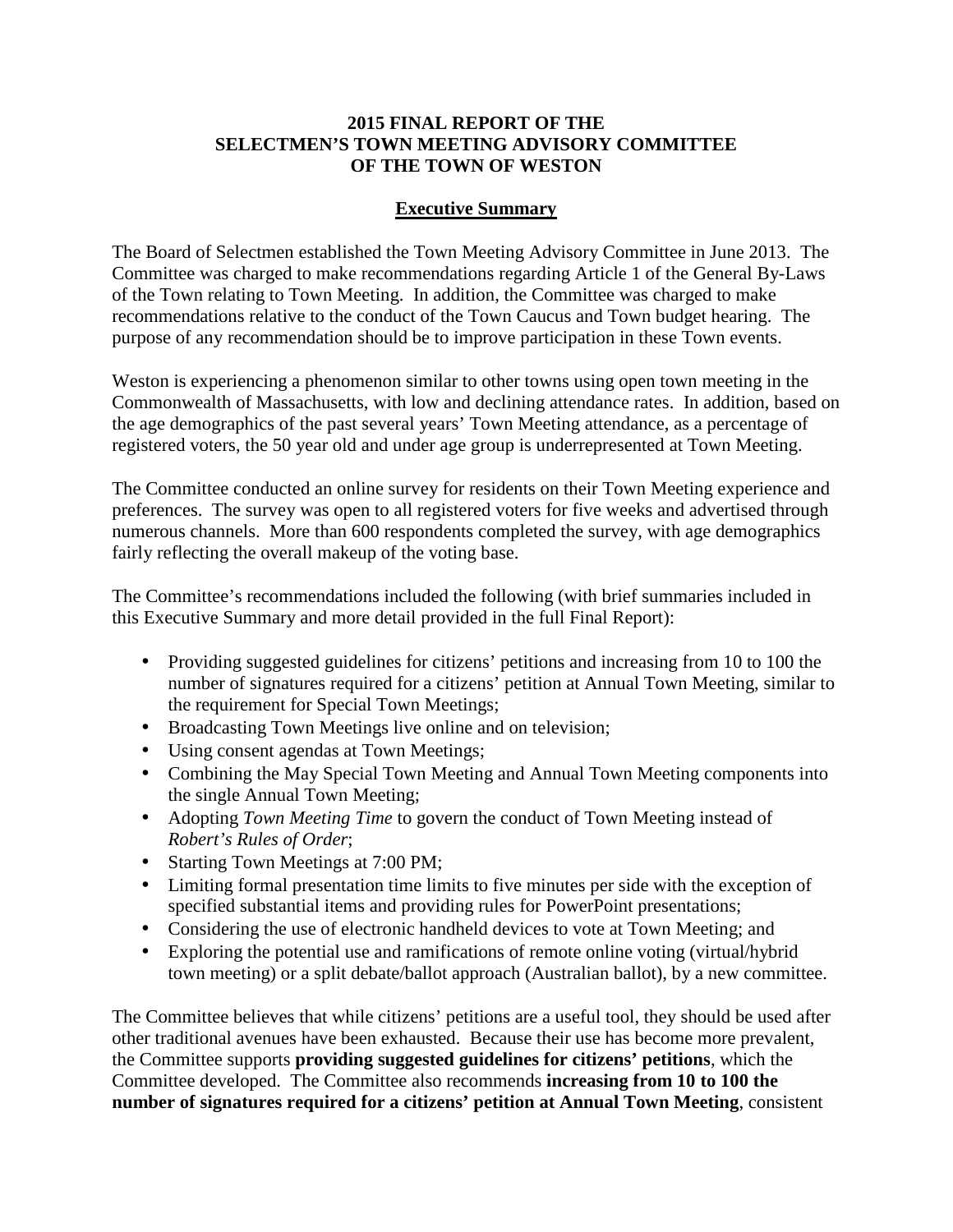with the requirement for Special Town Meeting. The Committee believes that this higher requirement will benefit petitions by demonstrating to voters that the petitions have broader support and warrant time at Town Meeting.

The committee supports **broadcasting Town Meetings live online and on television**, allowing voters unable to attend the entire Town Meeting the opportunity to track the progress of warrant articles and attend when an article of particular interest is taken up.

**Using consent agendas** is also recommended. This allows Town Meeting to vote on multiple warrant articles in a single vote, combining some of the more routine warrant articles. Voters have the ability to remove any article from the consent agenda with the support of nine other voters. The recent use of consent agendas has been very positive, and the committee recommends expanding its use as voters become more comfortable with it.

The Committee supports **combining the May Special Town Meeting and Annual Town Meeting components into the single Annual Town Meeting**, to streamline the Annual Town meeting and eliminate the awkward pause after completion of the May Special Town Meeting component but before the official start time of the Annual Town Meeting.

Additional recommendations were **adopting** *Town Meeting Time* **to govern the conduct of Town Meeting instead of** *Robert's Rules of Order* and **starting Town Meetings at 7:00 PM.** Both of these recommendations required changes to the Town's By-Laws, which were passed by majority votes at recent Town Meetings.

The Moderator asked the committee to consider presentation time limits. The Committee suggests **limiting formal presentation time limits to five minutes per side with the exception of specified substantial issues and providing rules for PowerPoint presentations**. Issues warranting longer time limits may include the budget presentation, large capital expenditures, significant zoning changes, CPC presentations, and other major issues. Even those presentations should be limited, though, to encourage voters to obtain the plentiful information available before Town Meetings and not punish voters who do so by making them hear it all again.

The remainder of the Committee's more significant recommendations relate to alternative voting methods. The Committee supports **considering the use of electronic handheld devices to vote at Town Meeting**. The committee sees the potential benefits of such devices, and the concept was strongly supported by the survey results. The costs and benefits of electronic handheld devices should be examined from time to time, especially as the financial costs likely decrease.

Based on their substantial support in the survey, the Committee also recommends **exploring the potential use and ramifications of remote online voting (virtual/hybrid town meeting) or a split debate/ballot approach (Australian ballot), by a new committee**. In addition, this new committee would explore the steps that would be necessary for state law to be changed to allow either or both of these alternative approaches, along with the level of support for these changes elsewhere, and in turn recommend a process that would put the Town as a whole in a position to discuss and possibly adopt these alternative approaches.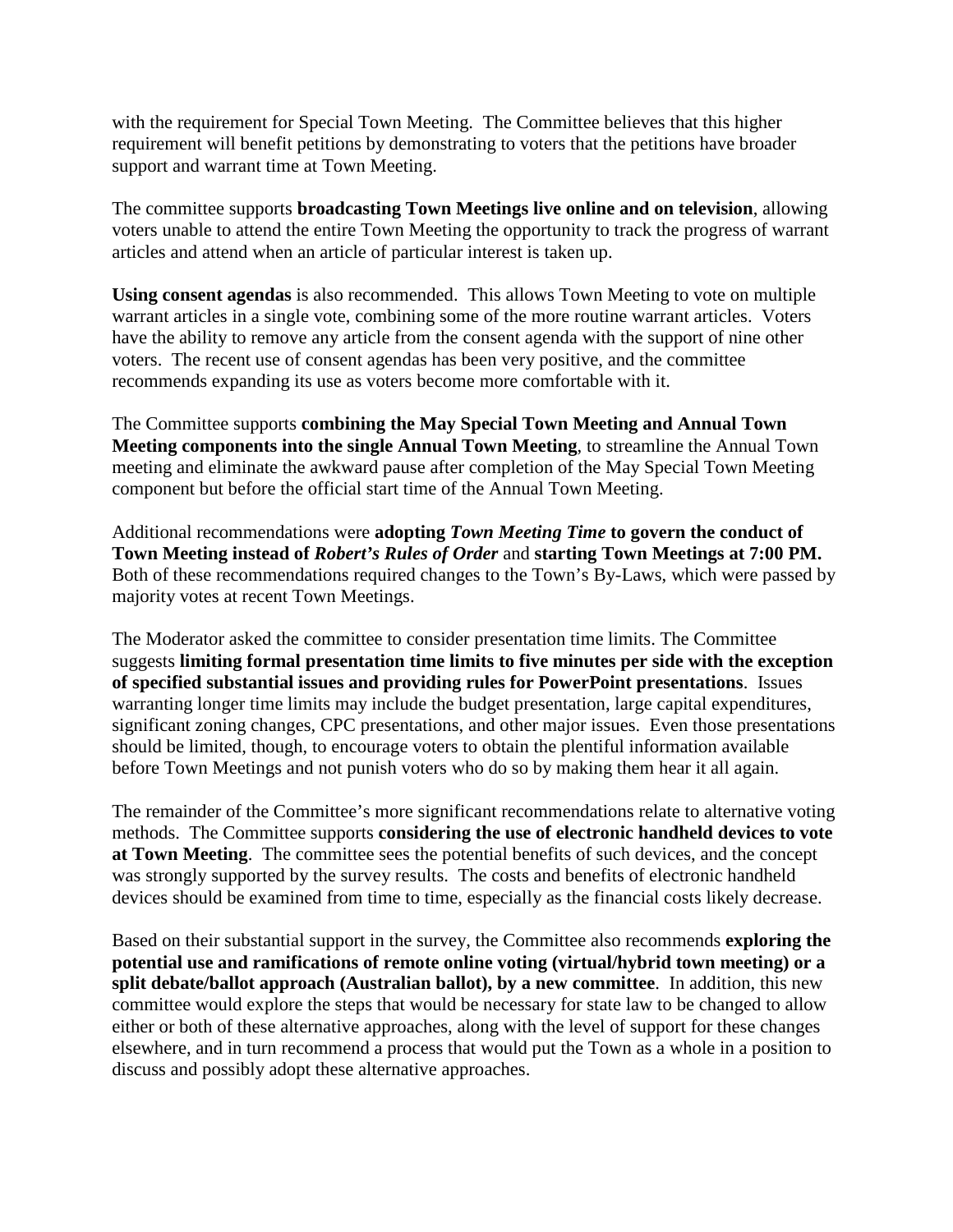### **2015 FINAL REPORT OF THE SELECTMEN'S TOWN MEETING ADVISORY COMMITTEE OF THE TOWN OF WESTON**

### **Full Report**

### **Description and Activities of the Committee**

The Board of Selectmen established the Selectmen's Town Meeting Advisory Committee (STMAC) in June 2013, and the Committee commenced its work in October of that year. The Committee consists of representatives from the Board of Selectmen, Finance Committee, Planning Board, Community Preservation Committee, Council on Aging, and Weston Parent-Teachers Organization (PTO), plus four registered voters of the Town of Weston, with the Town Clerk, Moderator, and Town Manager as ex officio (non-voting) members of the Committee. This Committee is different from the Moderator's Town Meeting Advisory Committee (MTMAC) established and concluded in 2012.

The Committee was charged to make recommendations to the Board of Selectmen regarding Article 1 of the General By-Laws of the Town relating to Town Meeting including the day of the week and time of day that the Town Meeting is held, notification requirements, method of voting, and Town Meeting procedures. In addition, the Committee was charged to make recommendations relative to the conduct of the Town Caucus and Town budget hearing. The purpose of any recommendation should be to improve participation in these Town events.

The Committee met regularly since its first meeting in October 2013, and all of its meetings were posted and open to the public. Minutes of the meetings are available on the STMAC page on the Town of Weston website. Video recordings of the meetings were broadcast on the local cable channel and available online through Weston Media Center Inc. The STMAC page on the Town of Weston website also includes various documents relating to the Committee's work. The Committee hosted a League of Women Voters Coffee prior to the online survey to solicit feedback and update the residents on the progress and recommendations of the Committee. While all the Committee's meetings have been open to the public already, the Committee will nonetheless engage in further efforts to inform residents of its recommendations, including one or more public presentations and a guest column or letter in the Town Crier.

In addition to this final report, the Committee has also provided interim updates, feedback, and recommendations to the Board of Selectmen, Moderator, Town Manager, and others, and some of the Committee's recommendations have already been implemented as noted herein.

### **Background**

Open Town Meeting is the most participatory form of local government and acts as the legislative body of Town governance which gives all voters the right to accept, amend, or reject the recommendations of Town officials and the right to bring matters before Town Meeting by citizen petitions. However, attendance has declined steadily over time.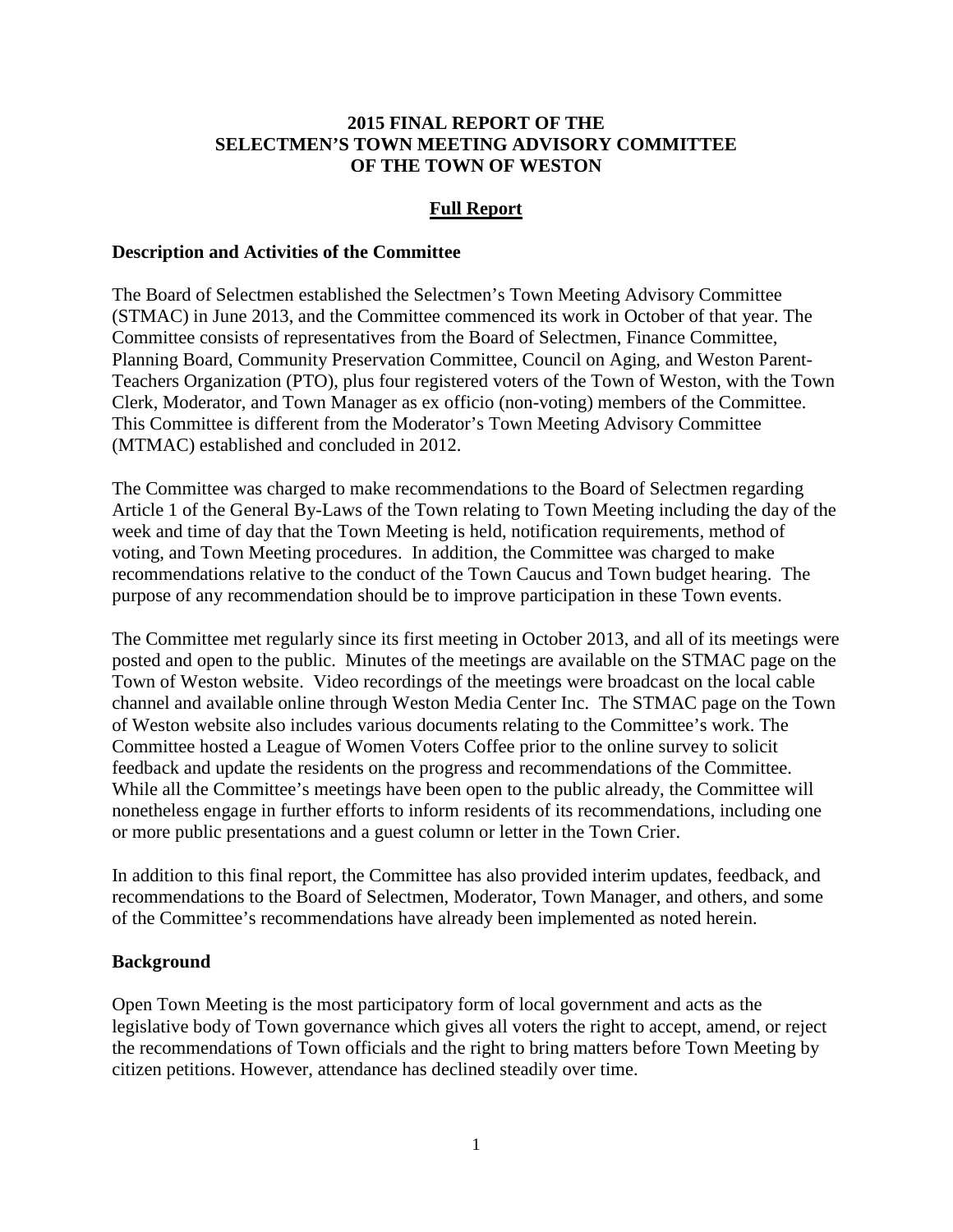According to research by the Moderator's Town Meeting Advisory Committee (MTMAC), average Town Meeting attendance as a percentage of registered voters over the past 16+ years is 5.1% and has ranged from a low of 0.7% to a high of  $16.3\%$ .<sup>1</sup> Low attendance may create a situation in which, as asserted in the Boston Globe, "[Town Meeting] can possibly represent democracy at its worst with a relative few determining the fate of the many."<sup>2</sup> Were the Town successful in increasing participation, however, the issue may become seating capacity. The High School auditorium has seating capacity for 597 people. The newly built Field School will be able to accommodate up to 1,150 voters in the cafetorium, but the seating is not likely to be very comfortable.

Another issue arises from differences in information and preparation before Town Meetings. Some voters arrive well prepared and well informed but become frustrated with the pace and process, especially sitting through presentations they have heard previously, while other voters have less information going into Town Meeting and sometimes become frustrated perceiving that not enough information is presented there. More generally, Town Meeting dynamics have changed as information is more readily available beforehand, through multiple channels, than when it was disseminated exclusively or primarily on the floor at the meeting itself.

At the heart of the Committee's mission is to determine who attends, why they attend, obstacles to attending, and what can be done to engage voters and make it easier for them to participate. The Committee was mindful that voter approval would ultimately be required for many of its recommendations.

### **Town Meeting Attendance**

<u>.</u>

Before the Committee could consider ways to improve participation in Town Meeting, it was important to understand who is and who is not attending. The Committee reviewed the age demographics of attendees. Figure 1 shows the number of attendees in each age quintile for seven Town Meetings against the total number of voters in each quintile. Figure 2 shows the percentage of voters in each quintile who attended six Town Meetings. The conclusion the Committee came to was that voters 50 years of age and under were underrepresented at Town Meeting. The Committee consequently focused much effort on considering ways to increase participation and engagement among this group of voters.

<sup>&</sup>lt;sup>1</sup> Report of the Weston Town Meeting Advisory Committee, December 12, 2012, http://www.weston.org/DocumentCenter/Home/View/995.

 $2^{2}$  Boston Globe editorial, "Too Much Hot Air at Town Meeting", October 17, 2013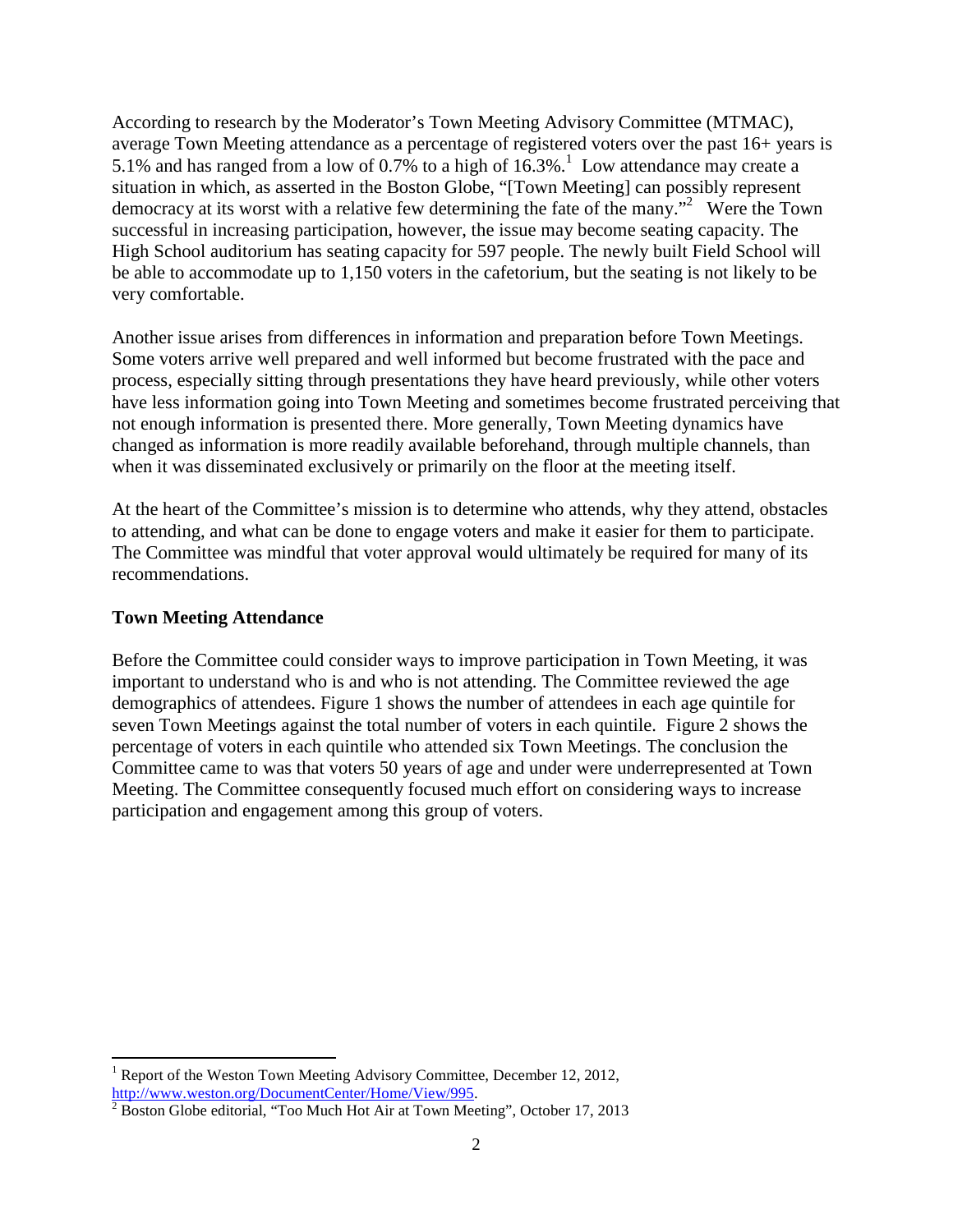

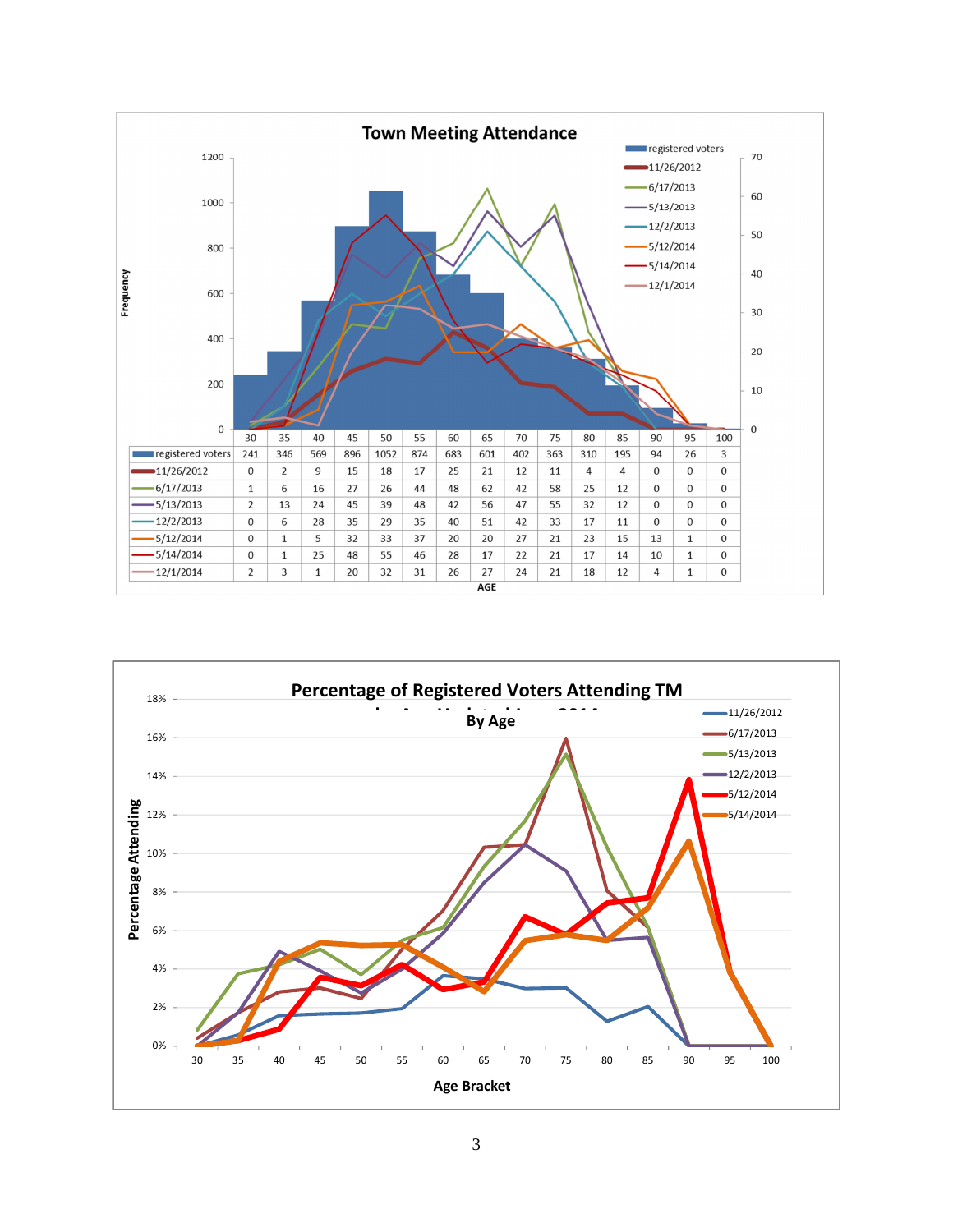### **Town Survey Results**

To gather more data directly from voters, the Committee conducted a town-wide online survey to gather information on their Town Meeting preferences and experience. The survey was open from May 23 through June 28, 2014, consisted of 18 questions, and took approximately 20 minutes to complete. (A copy of the survey and results are located in the appendix). Notice was given to residents through the Town website, myGrapevine, community organizations, and a town-wide mailer with the web address. There were 635 respondents, which represents almost 10% of the 6,655 voters 30 years of age or older. (Voters younger than 30 were not the focus of the Committee's efforts, since their participation in Town Meeting is so low and so many of them are still registered at their parents' addresses in Town but are away for college or other reasons when Town Meetings occur.)

Cross-referencing past Town Meeting attendance with the indicated Town Meeting participation of the 635 respondents, survey respondents could be said to represent on average over half the attendees, while 28% of respondents indicated they attended none of the specified recent Town Meetings; thus, the respondents represented a good sample of those who attend Town Meeting and those who do not. While the age distribution of respondents skewed a little younger than the age distribution of registered voters, the age range and distribution of respondents was still broad and robust enough to provide useful data at all ages.

Respondents were asked to indicate why they did not attend one or more recent Town Meetings. On a scale of 1 to 5 (with 5 being a major factor and 1 being never a factor), the strongest factors for respondents were being generally too busy with work, parenting, activities, and/or other commitments (3.7), a sense that Town Meeting is too long and take to many hours/evenings (3.6), and direct scheduling conflicts, including out-of-town travel (3.4). The least relevant factors included some practical issues the Town has recently tried to address: namely, transportation difficulties (1.1), lack of convenient parking (1.3), cost of childcare (1.7), not being aware of the Town Meeting occurring or the issues being covered (1.9 and 2.1), and difficulty of finding childcare (2.1). Insufficient interest scored low as a factor in non-attendance, whether in Town governance generally (1.6) or in the specific issues being covered at Town Meeting (2.1).

Overall, respondents are satisfied with the availability of information prior to Town Meeting, with three respondents being satisfied or very satisfied for every one respondent who was dissatisfied or strongly dissatisfied.

Overall, only 27% of respondents were satisfied or strongly satisfied with the current Town Meeting structure overall, with 50% being dissatisfied or strongly dissatisfied and 21% being neutral or indifferent. Broken into age groups, those under 50 years old only had 15% satisfied or strongly satisfied, with 63% dissatisfied or strongly dissatisfied. This age group is also the most likely to indicate missing Town Meeting because they have direct conflicts or are generally too busy to participate. As age increases, so does satisfaction with Town Meeting overall. Even so, it is clear from the survey that there is sufficient dissatisfaction with Town Meeting across the Town and age groups that efforts should be made to improve satisfaction, participation, and efficiency, while weighing any potential effects on tradition and community.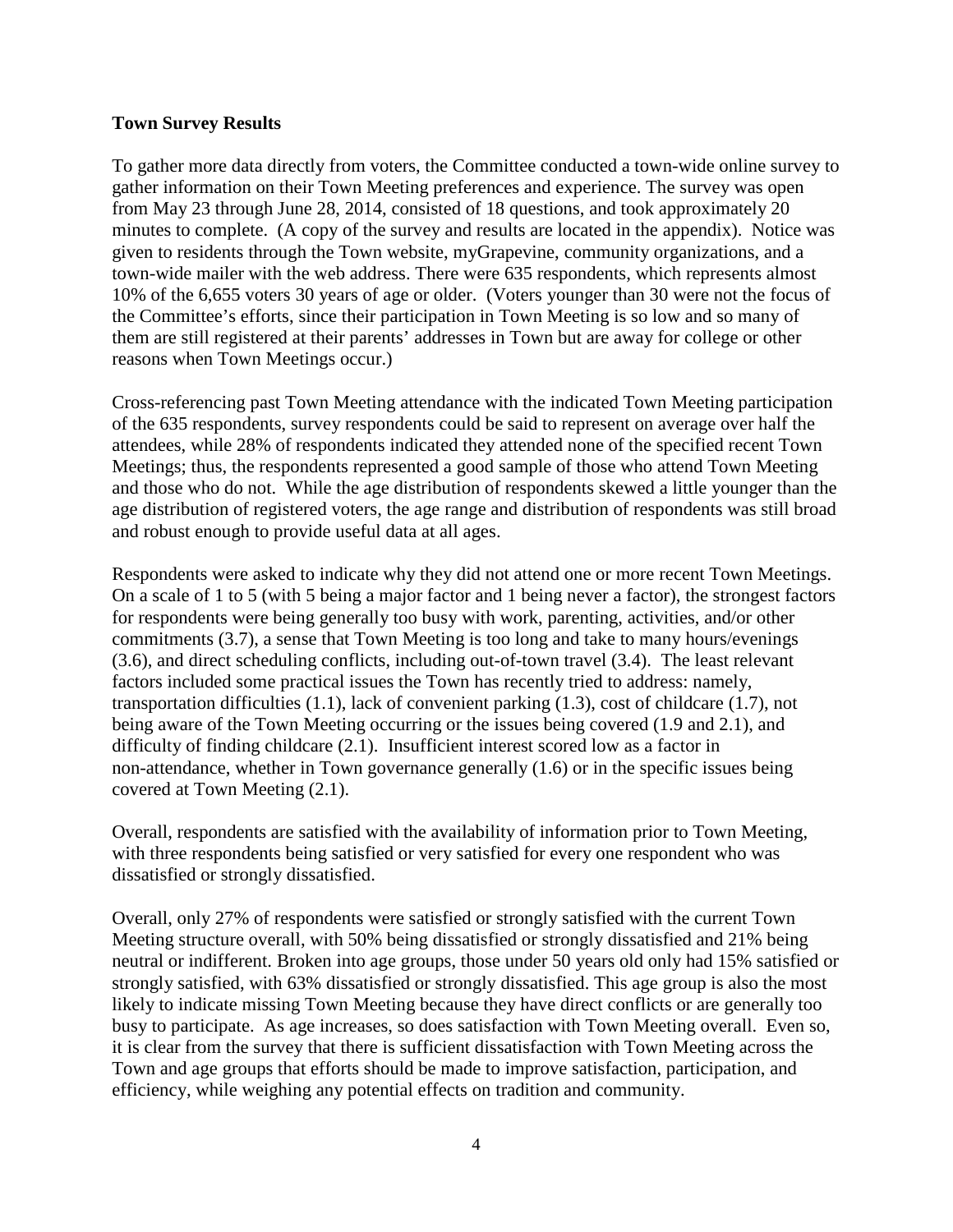Additional survey results will be discussed with specific recommendations.

# **Town Caucus**

The Committee is not making any recommendations on the conduct of the Town Caucus. The Committee reviewed the Town Caucus, which traditionally occurs on the first or second Monday of March, approximately nine weeks before the Town Election. The primary function of the caucus is to nominate citizens for Town elected positions. The Committee reviewed the conduct of the caucus to determine if the process itself was discouraging candidates from running or participating.

The Committee considered allowing nominees to speak after their nomination and answer questions. Since any nominee has the ability to self-nominate and speak on his or her own behalf, the Committee felt that allowing a candidate to speak was not necessary. The Committee also felt that candidates have plenty of time between the caucus and Election Day to get their positions out to the public and that the caucus was not intended to be a campaigning event.

The Committee believes that there should be more transparency and public notice of an incumbent's decision to run for re-election or not. While this could not be legally imposed as a requirement, the Committee would like to encourage a norm and expectation that incumbents should generally declare their intentions at least one or two months in advance of the caucus, so that potential candidates could be solicited and could consider running, knowing whether or not they would be running against an incumbent.

The Committee was also concerned that having the "caucus nominee" designation printed on the ballot might give an unfair advantage against an opponent who appears on the ballot by obtaining signatures and filing papers to run after the caucus. The Committee initially voted to remove the "caucus nominee" discussion, but after discussion with Town Counsel it appears that the ballot designation is required by Massachusetts law. Thus, the Committee's vote was moot, and the Committee did not feel strongly enough about this issue to recommend pursuing a change to that state law.

Another concern was raised regarding notice of Town Caucus. Currently, notice is provided through an insert in the two tax bills prior to each caucus, myGrapevine messages, postings on weekly social media, the PTO newsletter, and an advertisement in the Town Crier, as required by law. Additional means of notice could be helpful, where reasonable and practical, though the Committee notes that Town Caucus attendance is often low, and the primary determinant of attendance appears to be the number of known contested races, rather than the amount of notice.

## **Citizens' Petition Procedures**

The Committee prepared a Guide to Citizens' Petitions (see appendix), to aid voters who are interested in filing a citizens' petition for Town Meeting. The use of citizens' petitions has been increasing somewhat, and the Committee feels it is important to set guidelines for them, to maximize the perceived reasonableness and potential efficacy of any such petition and to reduce the demands on Town staff time and resources.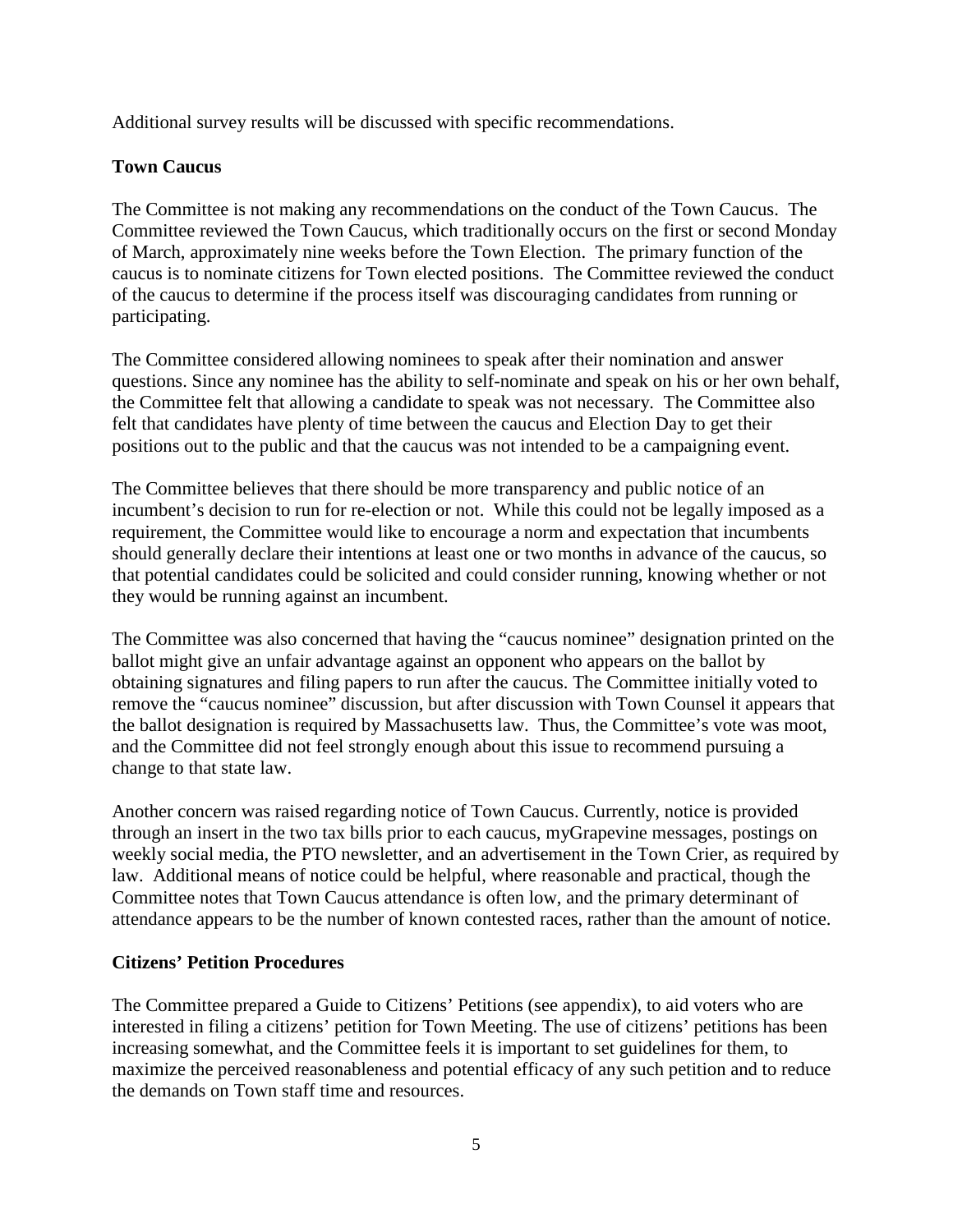Citizens' petitions can be a valuable part of the town legislative process, by creating a sense of inclusiveness among all town citizens. The Committee, though, recommends that voters use a citizens' petition as a last resort and encourages them first to work with Town boards and committees to collaborate where possible. The Committee also recommends that the Town provide Town Counsel "office hours," approximately two months before the submission deadline, to assist voters in reviewing the language, legality, and actual effect of a potential petition, drafting the petition, and answering any other questions they may have. This latter recommendation has already been implemented.

## **Signatures Required for Citizens' Petitions at the Annual Town Meeting**

The Committee unanimously recommends raising the numbers of signatures required for citizens' petitions at the Annual Town Meeting to 100 signatures. Currently, only ten signatures are required for the Annual Town Meeting, compared to 100 for Special Town Meeting, under state law. The Committee believes that raising the number of signatures will demonstrate broader support for the citizens' petition, which may increase the likelihood of it passing or at the very least increase its perception as a position held by more than a very small minority, more worthy of the entire Town Meeting considering it and its potentially circumventing usual processes.

Over the past five years, there have been 23 Citizens Petitions at the Annual Town Meeting and three at a Special Town Meeting. Only six of the 23 have passed at the Annual Town Meeting, while all three have been successful at the Special Town Meeting<sup>3</sup>. While the sample size may be small, there appears a direct correlation between the number of signatures on a citizen petition and the likelihood of passing.

In addition, where a citizens' petition garners 100 or more signatures, there is greater perceived justification for everyone at Town Meeting taking the time necessary to consider and vote on the petition. The higher number of signatures also provides greater perceived justification for potentially circumventing and possibly negating the work of Town boards and Committees otherwise handling the relevant matter through the usual processes. By contrast, it seems very easy to gather just ten signatures for most any citizens' petition.

This proposed change in the number of signatures required for citizens' petitions at Annual Town Meeting was overwhelmingly supported in the town-wide survey, with 60% supporting or strongly supporting the change and only 16% opposing this change, with the remaining 24% being indifferent. This change would require a "home rule petition" to the state, pursuant to a majority vote at Town Meeting.

## **Live Broadcast**

.<br>-

The Committee unanimously recommends the live broadcast of Town Meeting, as Weston Media Center has been doing for recent Town Meetings. This allows voters who cannot commit

<sup>&</sup>lt;sup>3</sup> One of those three was passed over and not voted on, with the assent of the petitioners, but could still be considered as successful preemptively, since it was a factor in the Board of Selectmen deferring the contested policy (regarding a "pay as you throw" (PAYT) policy at the transfer station) prior to the Special Town Meeting, for further consideration.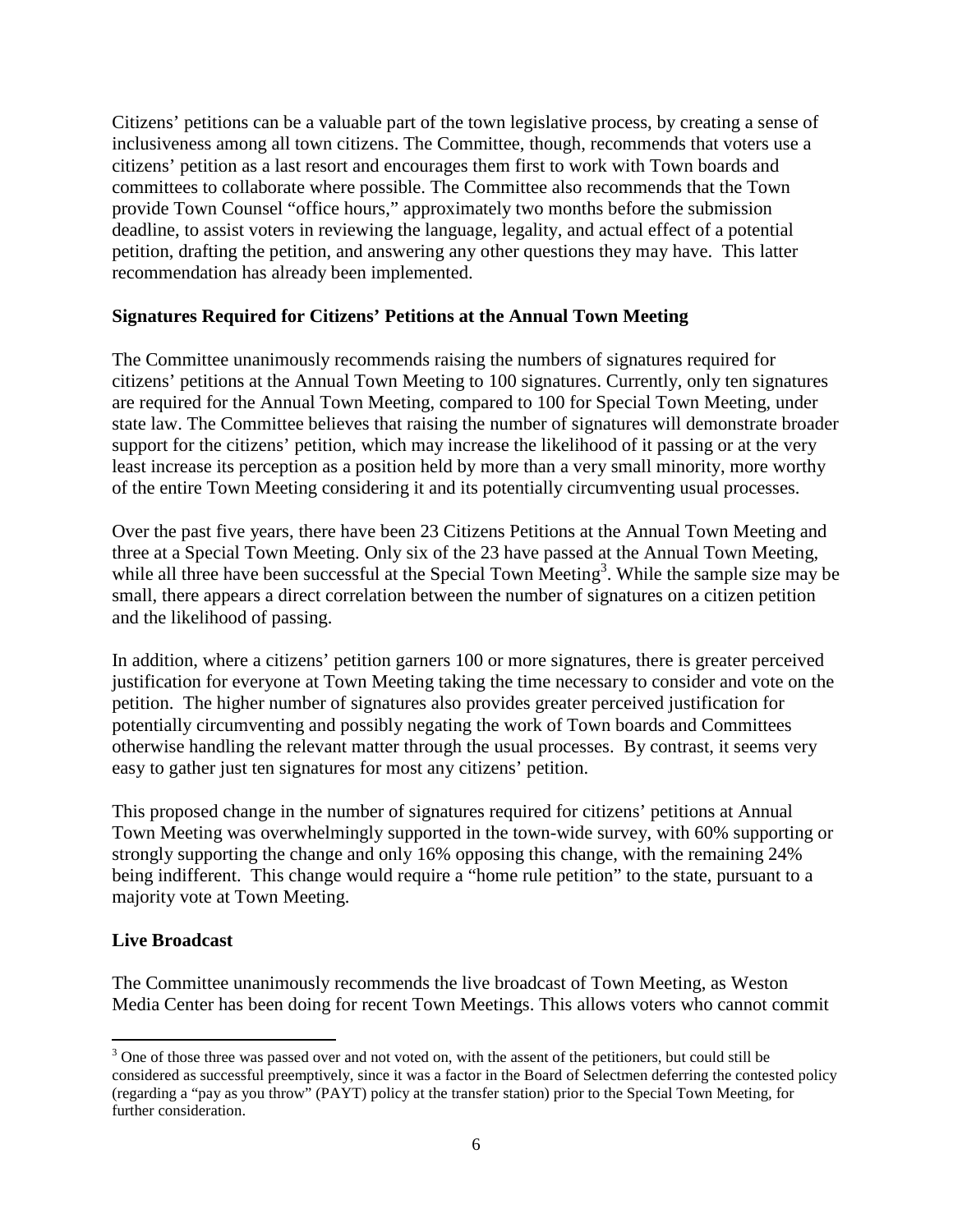time for the entire Town Meeting to monitor the progress of Town Meeting and at least potentially participate in the warrant articles they are concerned about the most. For similar reasons, the Committee also appreciates the Town's recent efforts to provide ongoing updates of Town Meeting progress on social media, such as Twitter and Facebook. Some towns in Massachusetts delay the broadcast to prevent voters from doing this, therefore requiring voters to attend the entire meeting. The Committee does not agree with this method and feels that it may actually be counterproductive and reduce participation. The Committee also recommends that the video include information on the screen as to the current warrant article.

The broadcasts are now archived online, and the Committee notes that other communities have been able to "bookmark" the different warrant articles so viewers can jump ahead to the issues that concern them. It would be ideal if this bookmarking capacity were available here as well.

## **Use of Consent Agenda**

The Committee unanimously recommends the use of a consent agenda for Town Meeting, which has been implemented for recent Town Meetings, to streamline the more routine warrant articles at Town Meeting. Under this approach, certain articles are put forward together on a proposed consent agenda, which is then acted upon all at once, with one vote. Articles are initially designated for the consent agenda by the Board of Selectmen and typically include those perceived from prior experience as more routine and uncontroversial, with very little or no debate. At Town Meeting, the Selectmen would give a brief explanation of the various articles that are included. Then, if a voter objected to the inclusion of a particular article on the consent agenda and at least nine other voters agreed, the article would be removed from the consent agenda and then taken up separately.

Examples of recent articles considered appropriate for a consent agenda include those to:

- Appropriate to Stabilization Fund;
- Appropriate to OPEB Trust Fund;
- Continue Departmental Revolving Funds;
- Accept Chapter 90 Road Improvement Funds;
- Approve Property Tax Deferral Income Limits; and
- Accept Chapter 73, Section 4 of the Act of 1986.

The recent trial usage of a consent agenda at Town Meeting has been successful and well received. The Committee recommends continuing to expand its use as voters become more comfortable with the concept and the Board of Selectmen gains a greater sense of which articles would be most appropriate.

## **Combination of Annual Town Meeting and Special Town Meeting**

The Committee unanimously recommends combining the May Special Town Meeting and the Annual Town Meeting, as has been done at the two most recent May Town Meetings, for clarity and efficiency. Until recently, the May Town Meeting has technically included two meetings: the May Special Town Meeting concerning any outstanding business from the current fiscal year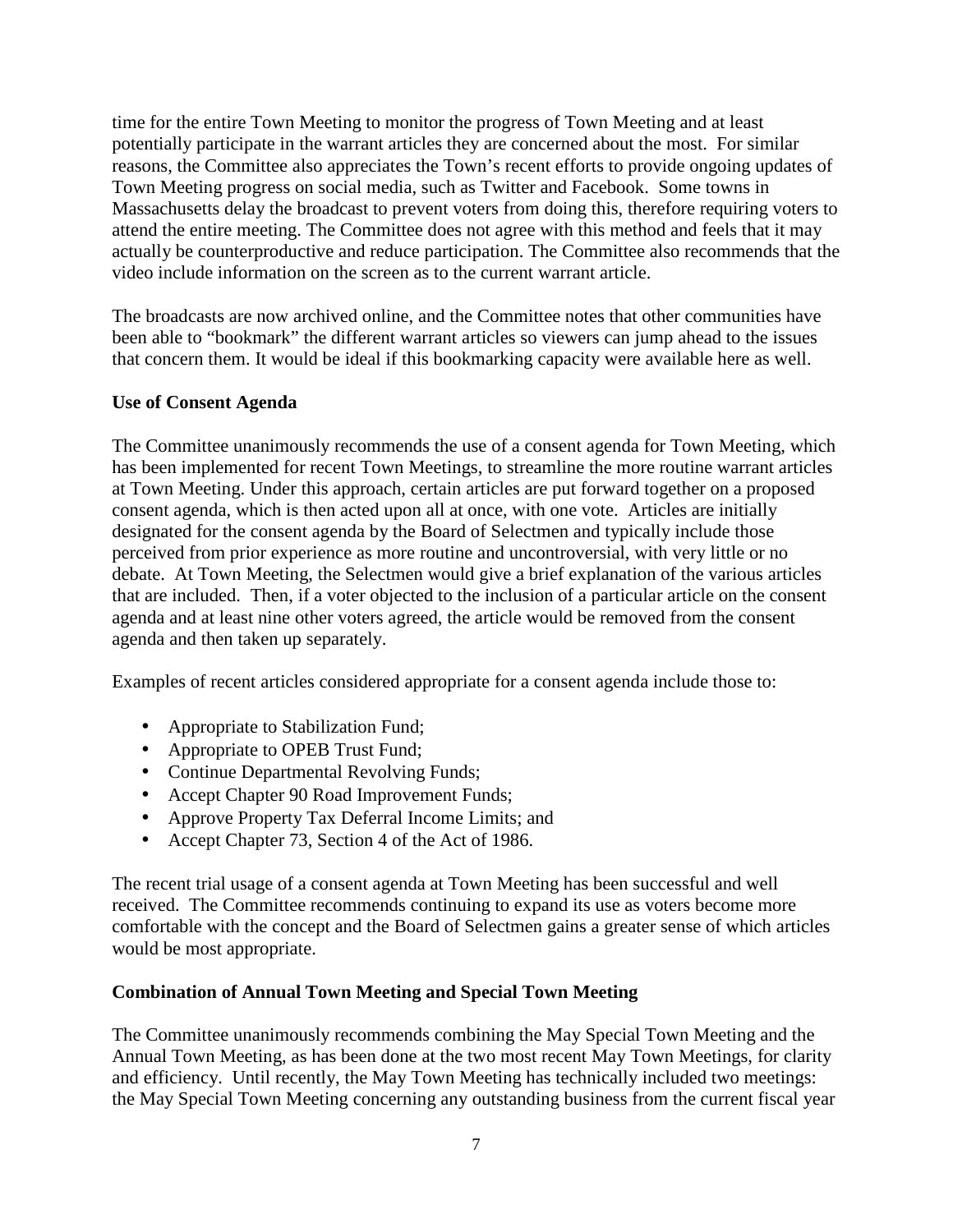and the Annual Town Meeting concerning the next fiscal year. Due to notice requirements for the start of the Annual Town Meeting (which prevent it from simply starting whenever the May Special Town Meeting is over), there has typically been a wasteful and awkward pause after the conclusion of the Special Town Meeting while the attendees wait for the Annual Town Meeting to begin. There is no statutory requirement to separate the two meetings, and the practice is more traditional than anything else.

# **Adoption of** *Town Meeting Time*

The Committee unanimously recommends the adoption of *Town Meeting Time* for Article 1 of Section 11 of the Town Bylaws to govern the conduct of Town Meeting. This change was successfully passed at the May 2014 Town Meeting.

Previously, *Robert's Rules of Order*, which is based on Parliamentary procedure and was written in 1876, was mandated for use at Town Meeting, except where Town Bylaws provided otherwise. *Town Meeting Time* was written specifically to guide Town Meeting procedures and was written by a Committee of the Massachusetts Moderators Association, which first published it in 1962. The third and most recent edition was published in 2001. The rules and procedures detailed in *Town Meeting Time* are simpler and easier to understand than those in *Robert's Rules of Order*, because they are tailored to Town Meetings, and they provide more flexibility to the Moderator during Town Meeting, without substantively affecting the rights or powers of voters at Town Meeting. Currently a majority of towns in Massachusetts use *Town Meeting Time*, which is available for reference in the Town Library.

# **Town Meeting Day and Start Time**

The Committee unanimously recommends keeping the existing starting day for Town Meeting as a weekday but allowing Town Meeting to start as early as 7:00 p.m. Previously, the Town Bylaws allowed Annual Town Meeting to start no earlier than 7:30 p.m. on the Monday after the Saturday Town Election.

The Committee based its discussion of the starting day and time primarily on the town-wide survey results. Moving the Town Meeting to a Saturday was not a popular solution, with only 40% saying they were at least moderately likely to attend, versus nearly 70% for a weekday. Anecdotally, Concord had been discussing a Sunday start date for Town Meeting since 1996 and recently attempted it, then found that the participation was the lowest for a first night of Town Meeting in 18 years (the longest available data). $4$ 

As to the start time, the survey results indicated that moving the start time 30 minutes earlier from the previous 7:30 time would not result in a loss of attendance, but it would add 30 extra minutes for business to be completed each night. This change was voted on at the 2014 Special Town Meeting and passed by majority vote, and the 2015 May Town Meeting began at 7:00 without being perceived as a factor in the attendance.

.<br>-

<sup>4</sup> Town of Concord website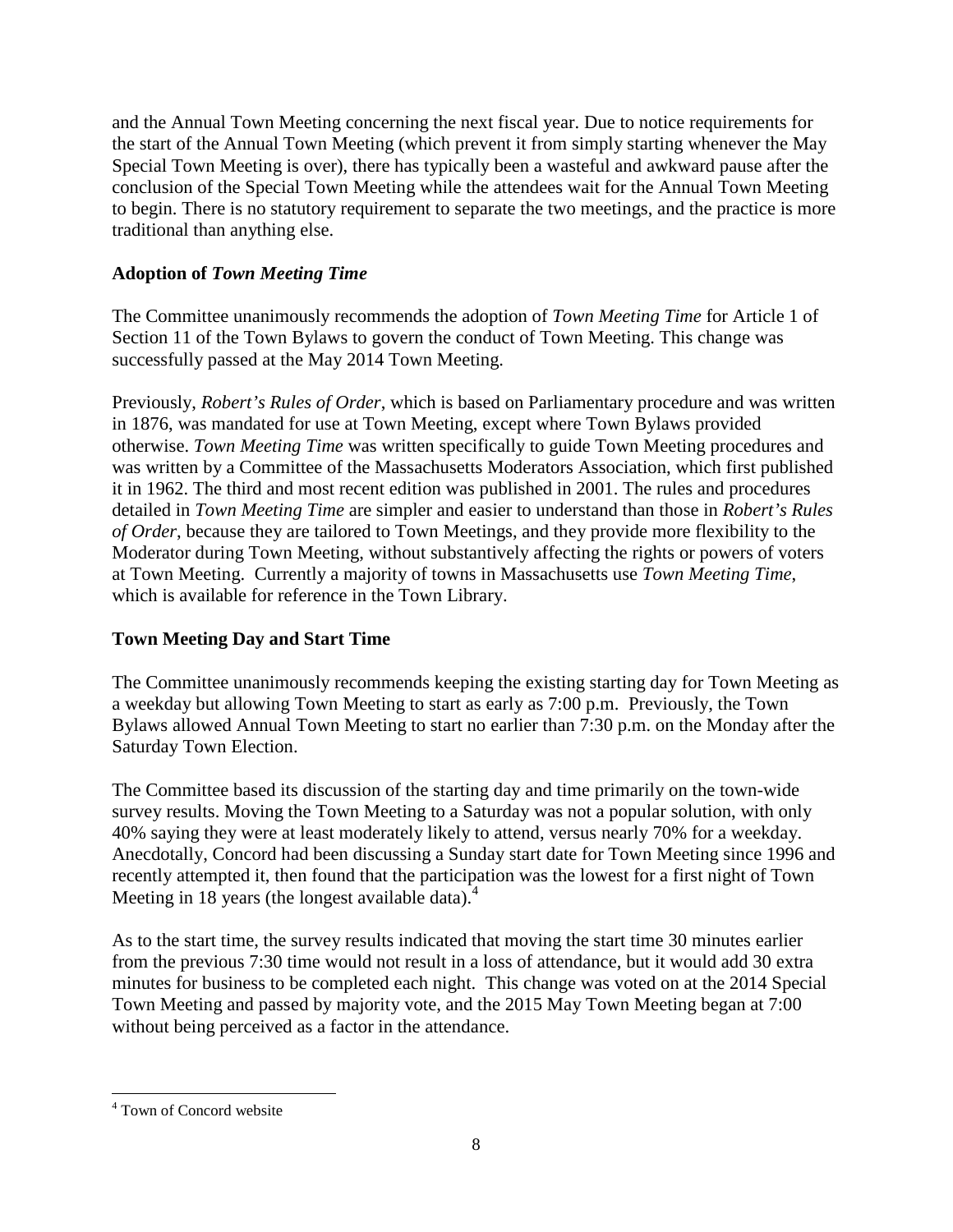### **Review of Warrant Book**

With one exception below, the Committee does not recommend changing the Warrant Book. The warrant book is a resource that is mailed to every household prior to Town Meeting, and based on the survey results it is an important and widely read document. The Committee discussed its format and content. Some neighboring towns have a much longer warrant book that includes supporting and opposing views and recommendations from relevant town boards and committees. One consideration the Committee considered was whether to include such recommendations from all relevant boards and committees, rather than just the Finance Committee (which is current practice). A majority of the Committee believes that, as the Town's "independent watchdog," the Finance Committee's recommendations should continue to be included. Conversely the Committee felt that including recommendations from other relevant boards and committees would be largely unnecessary or redundant, since it could often be assumed that a sponsoring board or committee would recommend its own warrant articles.

The Committee does recommend that, in addition to the reports of the Board of Selectmen and the Finance Committee which are already included with the warrant book, the Community Preservation Committee (CPC) should also be invited to provide a report for the warrant book, as it was (and did) for the most recent warrant book, covering its process and an overview of its activities and recommendations, to increase transparency and assist voters in understanding those. (The Committee notes that the School Committee also includes a report with its budget book, which is typically separate from the warrant book.)

### **Presentation Time Limits**

The Committee unanimously recommends to the Moderator that presentations by initial presenters and organized opponents be limited to five minutes per side, with the exception of ten minutes (or sometimes more, in the Moderator's discretion) for the operating budget, the CPC annual report, large capital expenses, significant zoning changes, and other major issues, subject to the voter approval of speaker limits that is sought at the beginning of each Town Meeting. This recommendation has been implemented at recent Town Meetings. The Committee also recommends limiting speeches from the floor to three minutes (down from the five-minute limit), emphasizing that voters can go back to the microphone to speak again if this seems insufficient.

The second highest factor for survey respondents for not attending a Town Meeting in the past is that there was a sense that it was too long and takes too many hours/evenings. Presentation times are a time-consuming component of Town Meeting, and in the Committee's opinion, some voters have become too reliant on Town Meeting to become educated on the issues, instead of utilizing information resources and channels that are widely available prior to Town Meeting. These resources and channels include the Town budget hearing, other hearings, meetings, and presentations of Town boards and committees, and events sponsored by the League of Women Voters and other organizations, not to mention the vast array of materials and information posted to the Town website. Meanwhile, allowing so much information during Town Meeting presentations acts as a disincentive (or some would say a punishment) for voters to gather this information and become informed prior to Town Meeting, only to hear much the same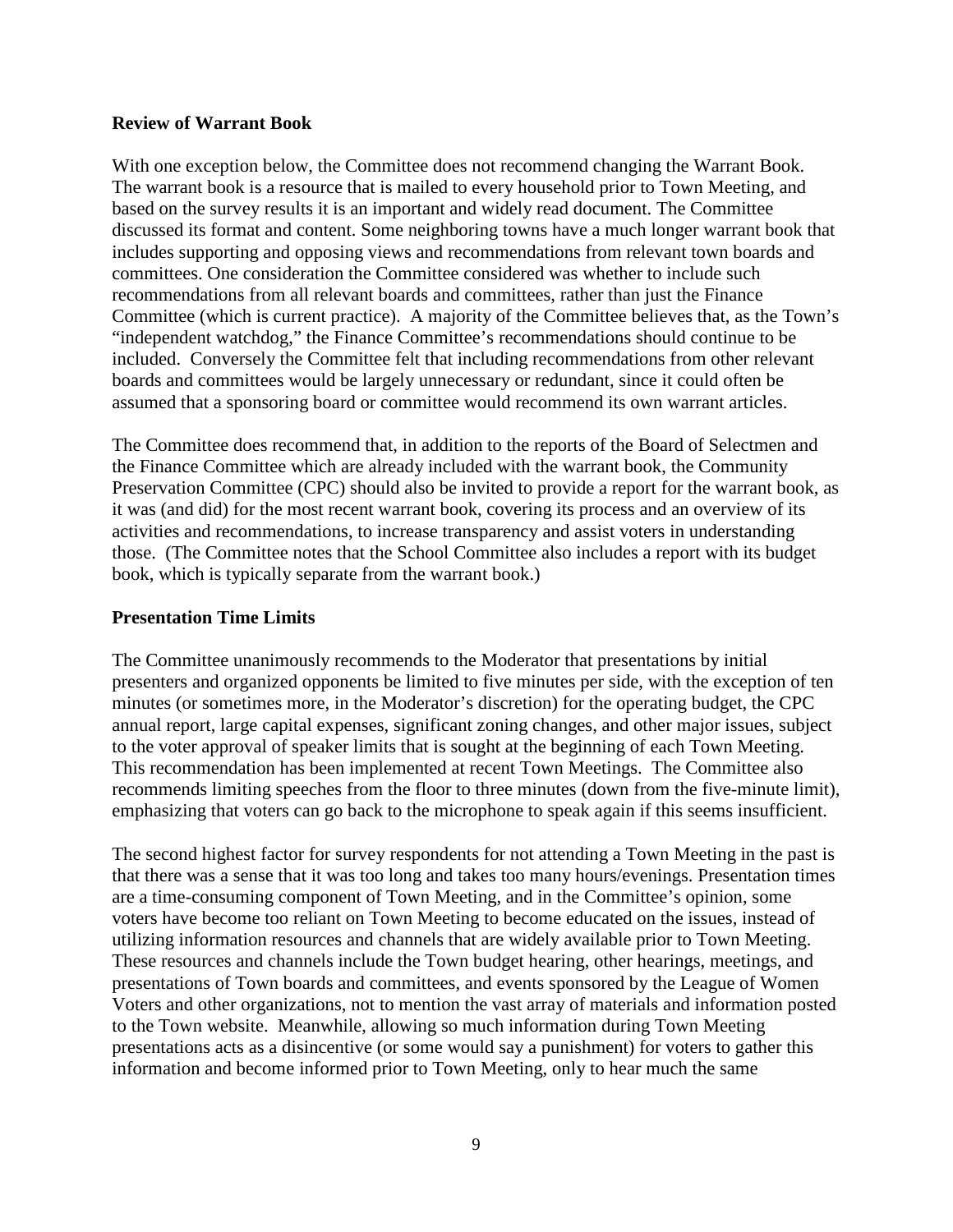information presented again at Town Meeting, and this in turn leads to frustration and an increased sense that Town Meeting takes too much time unnecessarily.

One particular topic that could be discussed further by the Board of Selectmen and Moderator is the budget presentation at Annual Town Meeting. Most recently, that presentation has comprised separate presentations of up to 15 minutes apiece by the Board of Selectmen, School Committee, and Finance Committee. These presentations are also given at the annual budget hearing held on a date prior to Town Meeting, and Town budgets have passed overwhelmingly in recent years. Yet, the budget presentations and vote take almost an hour of Town Meeting, pushing into later hours or additional evenings the subsequent articles that are often of greater interest, concern, or dispute among voters. One possible approach would be to limit the three separate presentations to five minutes apiece, knowing that the budget hearing and other sources are available to voters, who may also ask questions from the floor. Other potential approaches may be useful as well.

The Committee also recommends coordination by lead proponents (or opponents) with respect to multiple presenters and presentations (from different boards, committees, individuals, etc.), to ensure that relevant issues are covered adequately but that redundancies are eliminated. It would also be helpful for speakers to have a visible timer, not just the Moderator's warning bell, to provide them with an ongoing sense of how much time they have left, whether giving a formal presentation or speaking from the floor.

## **Use of PowerPoint for Presentations**

The Committee unanimously recommends to the Town Manager that a PowerPoint protocol (included in the appendix) should be established and enforced, as was recently done, so that the use and format of PowerPoint presentations will make them more visible and helpful to voters. In addition, clear submission deadlines will make the inclusion of these presentations less of a strain on Town staff time and resources. Generally speaking, the Committee would like to discourage and deemphasize the use of PowerPoint presentations, except when truly necessary to convey key points, numerical data, maps, and so forth, and the Committee also recommends that PowerPoint presentations should generally be limited to recognized, formal presenters.

## **Limits on Articles Brought to Special Town Meetings vs. Annual Town Meetings**

The Committee does not feel that there should be limitations on articles or topics that can be brought to Special Town Meetings versus Annual Town Meetings. The only thing "special" about Special Town Meetings is that they are Town Meetings scheduled at times other than Annual Town Meeting, with no inherent reason to limit them only to certain topics or levels of urgency. Indeed, allowing all types of article and topics at both Annual and Special Town Meetings is beneficial in two respects: namely, balancing the time required for Annual versus Special Town Meetings (rather than forcing more articles and topics, and thus more time, at Annual Town Meeting), and reducing the pressure on Town boards and committees for articles and related work to be completed by Annual Town Meeting, lest they be delayed a full year, rather than just a few months.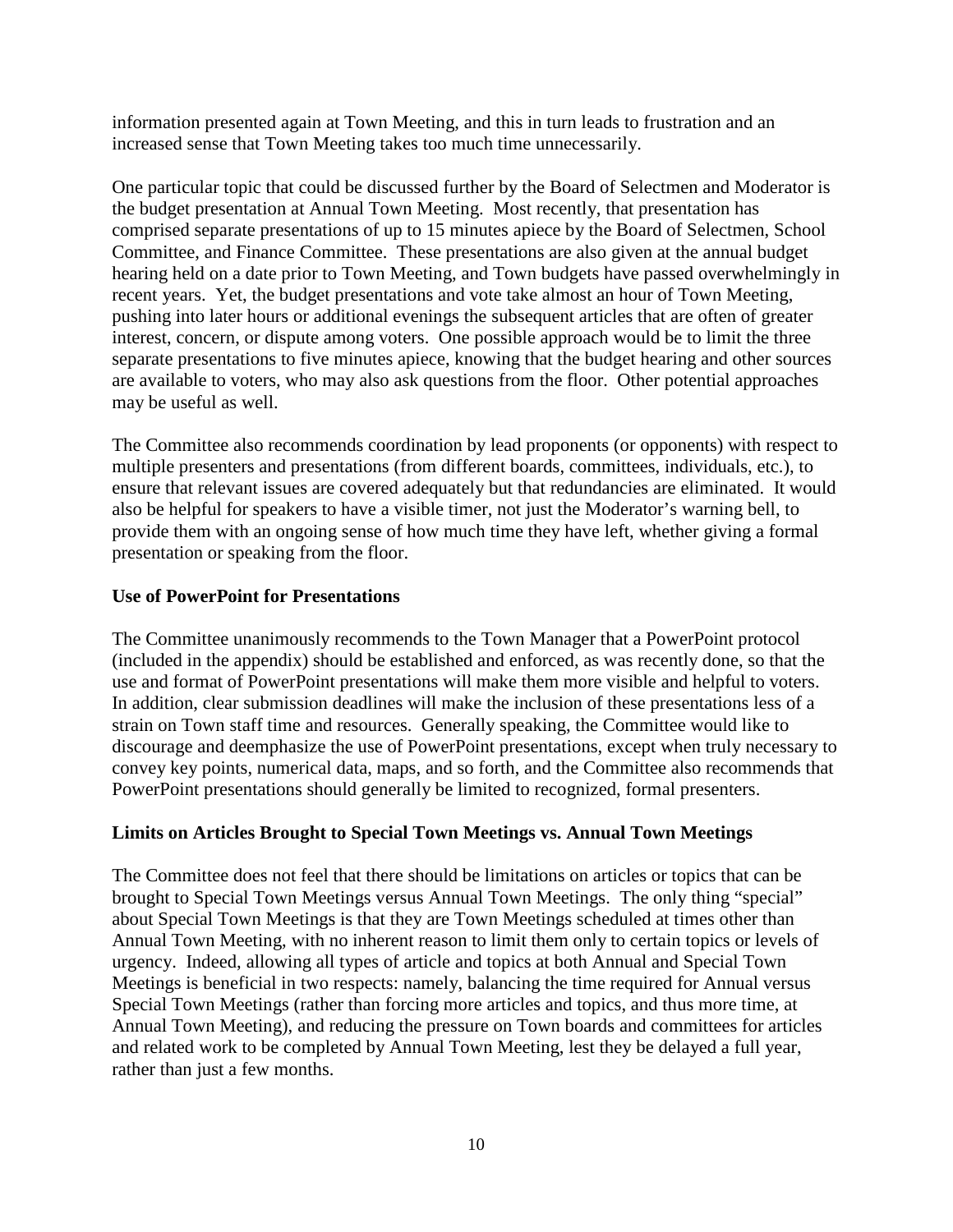## **Alternative Voting Methods and Approaches**

The remaining sections of this report cover various alternative voting methods and approaches.

## **Voting Using a Handheld Electronic Device**

The Committee unanimously recommends that the Selectmen further examine and consider utilizing handheld electronic devices for Town Meeting, depending on the cost (which the Committee expects will decline over time). This technology uses wireless handsets similar to a TV remote to transmit votes via radio frequency to a central computer for tabulation. Each handset is assigned a unique ID number. Town Meeting voters would vote during a timed voting period by pressing a button on their handsets. The central computer tabulates vote counts and calculates the required vote margin. Results can be calculated in as little as one minute. The use of this technology would be considered a secret ballot. The Moderator could have the discretion to utilize the handset voting for situations where a standing count would be traditionally called, or handset voting could be used for all votes.

The technology is already approved for use under state law and is currently being utilized by at least nine other towns as of this time. Generally, electronic handheld voting has been implemented in towns with Representative Town Government (being seven of the nine), which fixes the number of handsets required, simplifies implementation, and reduces costs. Only two towns using electronic handheld voting have open town meetings (Wayland and Westborough).

The potential advantages of electronic handheld voting would include:

- Improved speed of voting process (though see below);
- Improved accuracy and availability of vote counts;
- Anonymity in voting (for its privacy); and
- Existing permissibility under state law.

The potential disadvantages of electronic handheld voting would include:

- Costs;
- Anonymity in voting (for its lack of transparency);
- Potential difficulties of use (handset distribution and collection, education, etc.);
- Potential reliability issues (tabulation accuracy, system failures, security, etc.);
- Little or no improvement (and possibly even deterioration) in speed of voting process, if extra time on electronic voting for routine matters materially offsets time saved from elimination of standing vote counts;
- Maintenance and technological obsolescence, if purchased; and
- Need to over-order handsets based on potential turnout.

At the eleven most recent Town Meetings through December 2014, there appear to have been 253 articles or motions voted on, with 151 of them passing unanimously but at least ten requiring a standing vote, as indicated in the following table: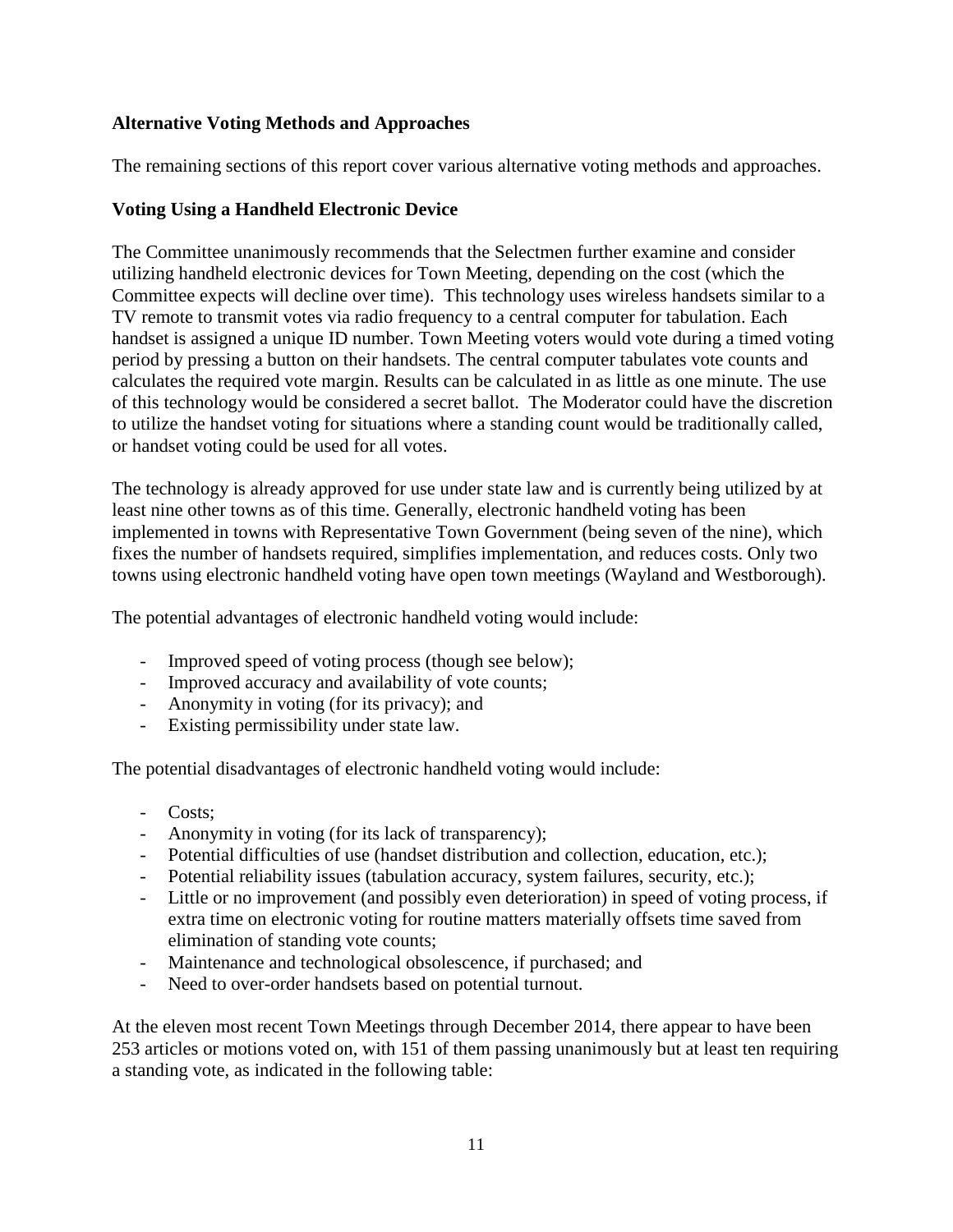|                          | No of                                     |               |               |
|--------------------------|-------------------------------------------|---------------|---------------|
| Date                     | Articles/Motions Standing Count Unanimous |               |               |
| STM-December 1, 2014     | 14                                        |               | 3             |
| ATM - May 10, 2014       | 39                                        | O             | 22            |
| STM-December 2, 2013     |                                           | 0             | 0             |
| STM-June 17, 2013        | 3                                         | 3             | U             |
| STM/ATM - May 13, 2013   | 48                                        | U             | 25            |
| STM-November 26, 2012    | 8                                         | O             | $\mathcal{P}$ |
| ATM-May 7, 2012          | 33                                        | $\mathcal{P}$ | 20            |
| STM-November 14, 2011    | 7                                         | 1             | 1             |
| ATM/STM-May 9, 2011      | 37                                        | U             | 31            |
| STM-November 29, 2010    | 10                                        | 0             | 10            |
| ATM/STM-May 10, 2010     | 47                                        | 3             | 37            |
| <b>Total 11 Meetings</b> | 253                                       | 10            | 151           |

For a Town Meeting with 300 attendees, every ten minutes spent on a standing vote count equates to 50 man-hours in the aggregate. This is not to suggest that the cost of handheld electronic voting should simply be balanced against the perceived "value" of those man-hours, though, because spending people's time on standing vote counts further contributes to the increasing sense that Town Meetings take too long and in certain respects can be a waste of time. This has broader negative consequences for Town Meeting and in turn for the Town as a whole. Also, it would be important to understand how handheld electronic voting would impact current non-standing votes, in the aggregate; for example, it could be that if all votes were conducted by handheld electronic voting, many votes would take longer than under the current voting-card system, significantly reducing the net time savings.

Current rental estimates for a handheld electronic voting system for a three-night Annual Town Meeting plus a one-night Special Town Meeting, assuming turnout of 350 voters, would be \$42,000 per year. It is likely the cost will go down over time as the technology is improved and more widely adopted. The Committee's recommendation to examine this technology further is based on its potential benefits in accuracy and efficiency, which are perceived to be greater than the non-financial disadvantages (such as potential logistical difficulties or reliability issues). However, the Committee feels that balancing those net non-financial advantages against financial costs should be left to the Board of Selectmen and ultimately to the voters at Town Meeting and reviewed from time to time, based on changes in those costs. It may be helpful for the Town to pursue any free trial usage that might be available from vendors, to better assess the relative costs and benefits of electronic handheld voting before a final decision is made by voters at a subsequent Town Meeting.

#### **Representative Town Meeting**

Since attendance at Town Meeting has been dwindling, the Committee considered the substitution of Representative Town Meeting for Open Town Meeting, but does not recommend it at this time. Under state law, towns with more than 6,000 residents may adopt Representative Town Meeting at their discretion, and Town Meeting membership may include as few as 45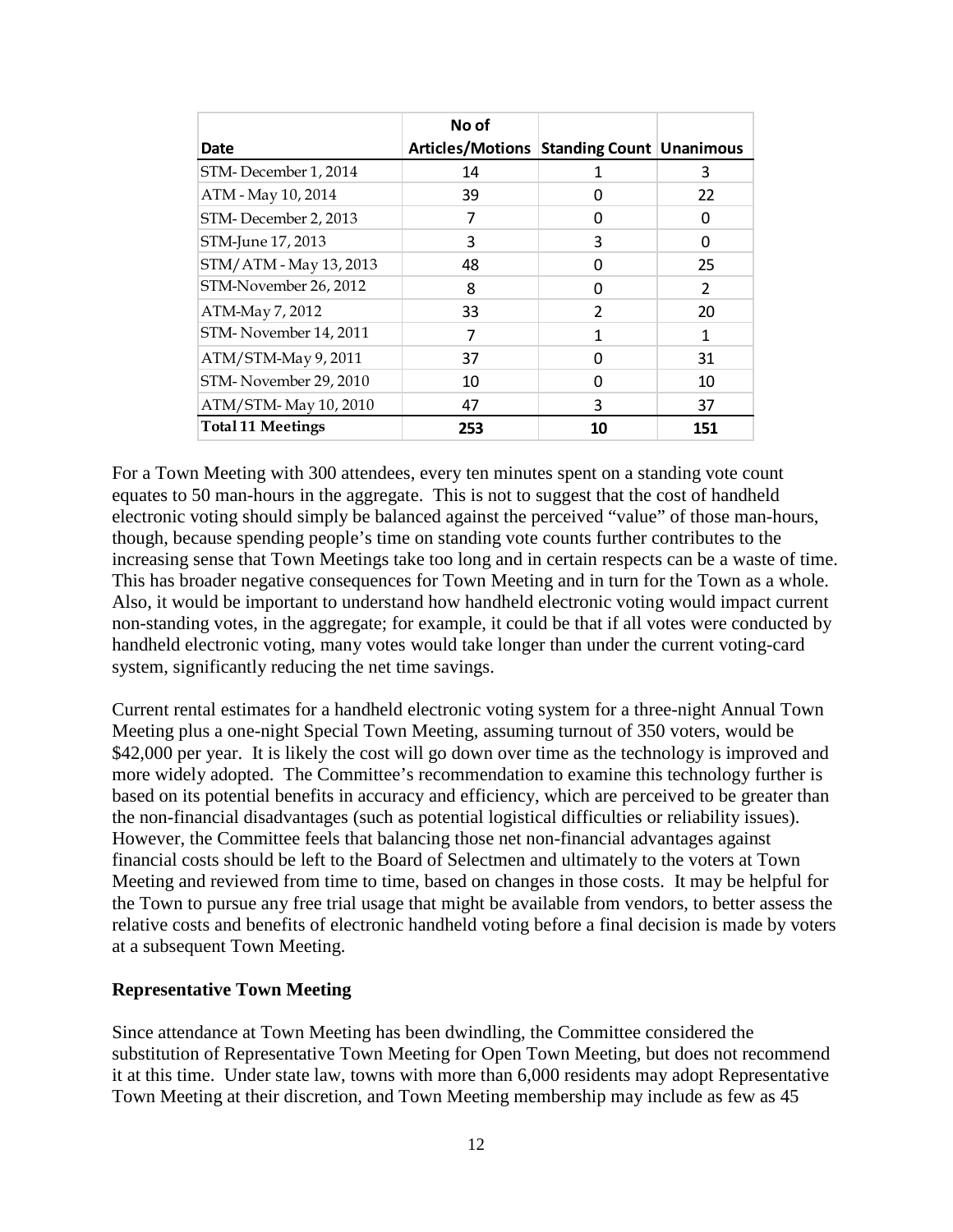representatives or as many as 240. Under Representative Town Meeting, all registered voters may attend and participate in debate, but only the elected representatives are allowed to vote.

Currently, 36 communities out of 263 that utilize open Town Meeting in Massachusetts have a Representative Town government. These towns range in population from 5,943 to 68,318 inhabitants, with average and median populations of 28,203 and 26,983, respectively. In general, towns using Representative Town Meeting are significantly larger than Weston. If Weston were to adopt this legislative body it would be the fifth smallest community in Massachusetts to do so.

The potential advantages of Representative Town Meeting would include:

- Allowing indirect participation (via representatives) without having to attend;
- Allowing attendance and debate participation to all registered voters;
- Representatives possibly being more knowledgeable, informed, and engaged as a whole;
- Reducing single-issue participation and effects of special interests;
- Encouraging representatives to engage more directly with constituents on issues;
- Existing permissibility under state law; and
- Reducing or eliminating venue size concerns.

The potential disadvantages of Representative Town Meeting would include:

- Voters losing the ability to vote directly on issues important to them;
- Representatives not always attending Town Meetings on behalf of constituents;
- Representatives not always representing the views or interests of their constituents; and
- Representatives needing to campaign and spend time and resources to get elected.

The town-wide survey asked voters about Representative Town Meeting, which clearly was not favored, with only 17% supporting or strongly supporting it and 66% opposing or strongly opposing it.

The Committee unanimously agreed that the Town should not pursue Representative Town Meeting now or in the near future, due to a lack of support in the community and no strong sense that it would be a good fit for Weston or address Weston's Town Meeting issues at this time. However, this is not to imply that it should be ruled out indefinitely, and it may be worth reconsidering at some point in the future.

## **Remote Online Voting**

As detailed below, the Committee unanimously recommends that the Selectmen (via a new Committee) further explore remote online voting, where voters are able to vote in real-time while attending Town Meeting either in person or remotely, to put Town voters in a position where they can better decide whether to actually pursue remote online voting as an option. With remote online voting, a web-based portal with secured entry is utilized for voters participating remotely, with those voters watching Town Meeting live, either on television or via online streaming video. During each vote, remote participants would vote online, while participants who are at the Town Meeting in person would most likely vote using handheld electronic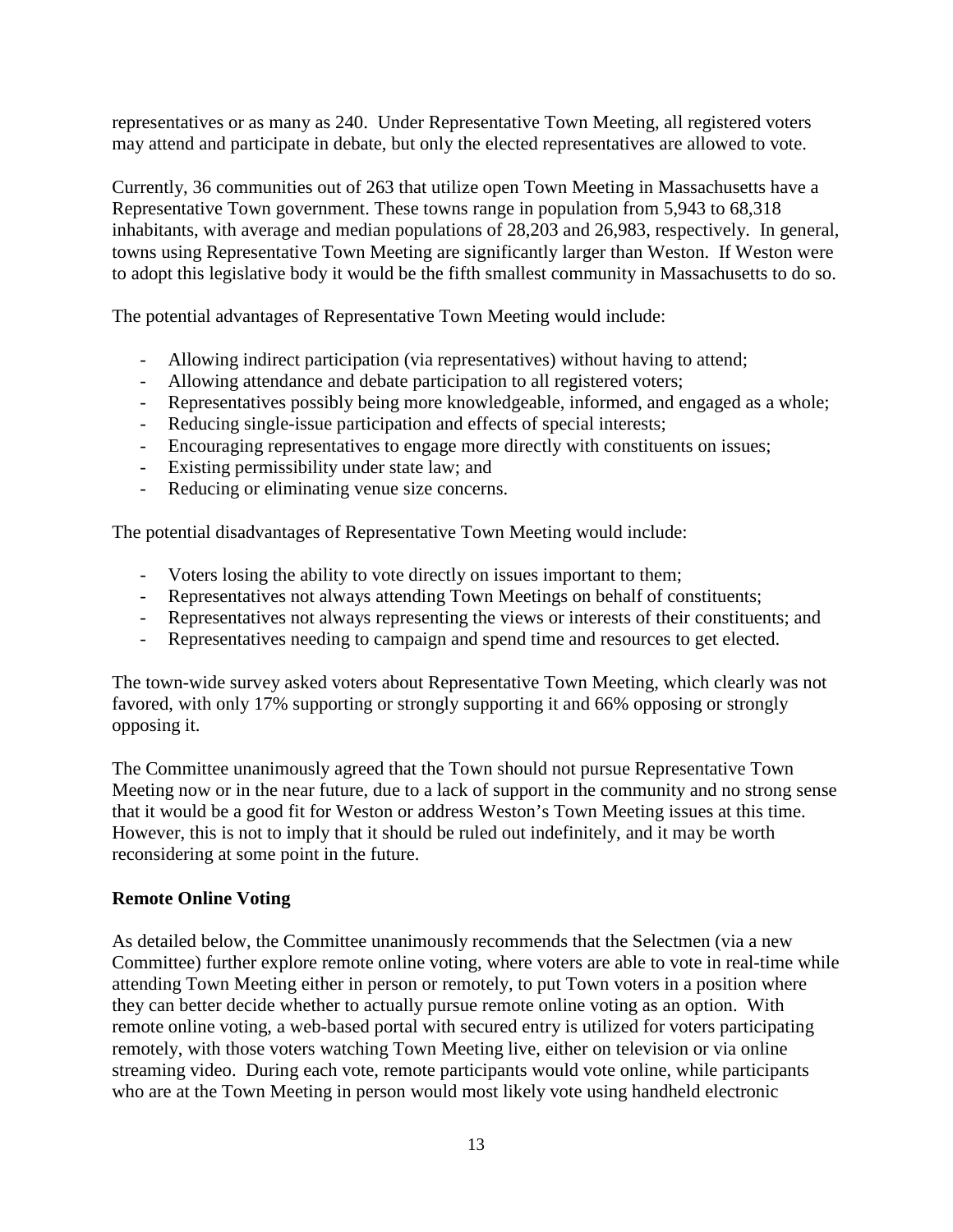devices. Remote participants would be cross-referenced with those in actual attendance to prevent double-voting.

The Committee's assumption in discussing remote online voting and in constructing the town-wide survey was that only those voters actually attending Town Meeting would be permitted to participate in debate or give presentations from the floor. (However, while not part of the Committee's deliberations and survey, we now understand that some Massachusetts towns actually permit remote viewers of Town Meeting to submit questions or comments online or by verified email, even though they cannot vote remotely, and that additional remote participation could increase the appeal of remote online voting.)

The potential advantages of remote online voting would include:

- Reaching a broader number of potential voters and increasing voting participation, from anywhere, even while away from Weston or unable to leave home;
- Retaining more of the existing Town Meeting structure than the split-debate/ballot voting approach discussed below;
- Allowing remote participants to vote on amendments and procedural motions;
- Dovetailing with use of electronic handheld voting; and
- Anonymity in voting (for its privacy).

The potential disadvantages of remote online voting would include:

- Requiring changes in state law to be permissible;
- Decreasing in-person Town Meeting attendance, potentially to the detriment of quorums and floor debate;
- Online security and reliability concerns;
- Costs; and
- Anonymity in voting (for its lack of transparency).

Respondents to the town-wide survey overwhelmingly supported the Town or residents seeking changes to Town bylaws and state law to allow remote online voting, with 78% supporting or strongly supporting it (63% strongly) and only 14% opposing or strongly opposing it (9% strongly). Support for remote online voting was greatest at the younger ages (with 90% of respondents under age 50 supporting or strongly supporting, 79% strongly), but even among voters age 65 and above, 49% supported or strongly supported (32% strongly), with only 34% opposing or strongly opposing (and 17% being neutral or indifferent).

There are instances of this technology being used for chamber votes for state legislatures, and the most similar use is through corporate "hybrid" shareholder meetings which are allowed in several states including Delaware (but not Massachusetts). With the technology, shareholders are able to participate and vote remotely or in person. There are two towns in New England that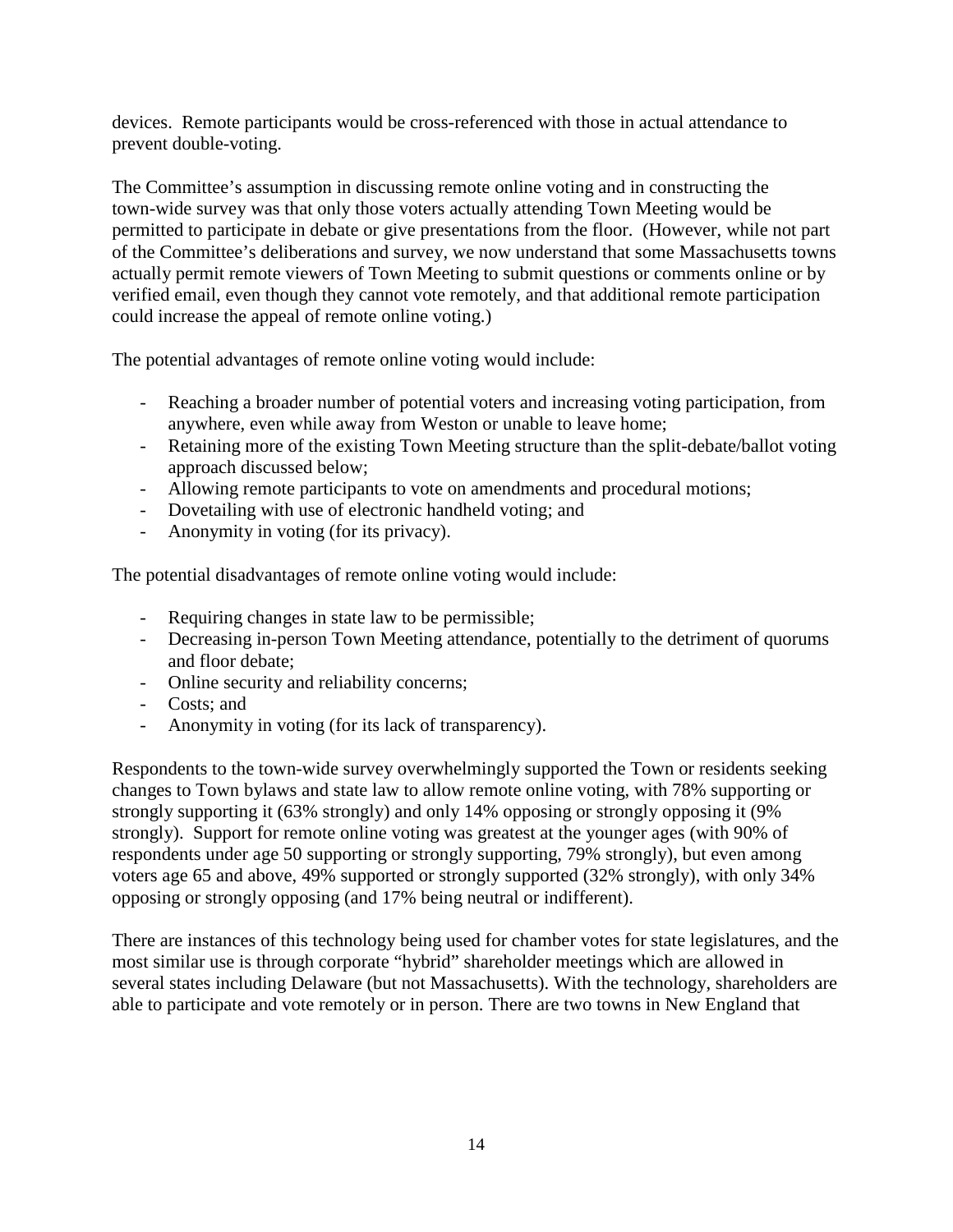currently utilize a "virtual Town Meeting"<sup>5</sup> which allows for remote participation, and there are instances of several Massachusetts towns where voters expressed interest in this approach.<sup>6</sup>

There is a concern that, if remote online voting were allowed, in-person attendance and therefore participation in floor debate and presentations would decline or even that quorums would fail to be obtained. However, many people will want to participate in floor debate and presentations regardless, and the risk of not having a quorum may itself lead some to attend in person, so the drop-off in in-person attendance may be less than feared. Also, it is at least conceivable that the quorum rules could be changed to included remote participants, and even that some remote participation in questions and comments could be permitted as discussed above.

While it received overwhelming support in the town-wide survey, the Committee believes it would be premature to recommend that the Town actually pursue (or reject) remote online voting at this stage. There are still many unknowns about remote online voting, including logistical questions and whether other towns would also support the necessary changes in state law, which would affect the likelihood of those changes ever being adopted. Accordingly, instead of making a recommendation that the Town should pursue or not pursue remote online voting, the Committee unanimously recommends that the Board of Selectmen establish a new Committee to (i) explore the remote online voting and split debate/voting approaches in more detail, including their potential effects on the Town (including its sense of community) and on Town Meeting (including participation levels) if they were permitted by state law, (ii) explore the steps that would be necessary for state law to be changed to allow either or both of these alternative approaches, along with the level of support for these changes elsewhere, and (iii) in turn recommend a process that would put the Town as a whole in a position to discuss and possibly adopt these alternative approaches to the extent permitted by state law (or to pursue changes in state law if the Town desires).

## **Split Debate and Ballot Vote**

The Committee also unanimously recommends that the Selectmen further explore the split-debate/ballot approach described herein. Under this approach, Town Meeting would begin with one or more evenings of presentation and debate (the "deliberative session"), followed by an in-person ballot vote on all warrant articles (as potentially amended during the deliberative session) at Town Hall on a subsequent Saturday. Voters who are not able to attend the deliberative session in person would still be able to watch it live or subsequently, on television or via online streaming video. Ballot voting would be available to all voters, whether or not they attended or viewed the deliberative session, and absentee voting would be allowed as well. Amendments and procedural voting would most likely be limited to those attending the deliberative session in person. (Conceivably, remote online voting could be used in conjunction with amendments or procedural votes during the deliberative session, without impacting the

.<br>-

<sup>5</sup> Middlesex, VT and Salem, NH

<sup>&</sup>lt;sup>6</sup> See, *e.g.*, Mark DiSalvo, "Bring the town meeting into the Internet age," Boston Globe (May 15, 2014), https://www.bostonglobe.com/opinion/2014/05/15/bring-town-meeting-into-internet-

age/HVBqxaMKrWxYaJlVAGb2BO/story.html; Susan, "Would broadcasting Town Meeting on the web increase participation?" MySouthborough.com (May 4, 2011), http://www.mysouthborough.com/2011/05/04/wouldbroadcasting-town-meeting-on-the-web-increase-participation/; and Town of Groton, Town Meeting Review Study Committee, http://www.townofgroton.org/Town/BoardsCommittees/TownMeetingReviewStudyCommittee.aspx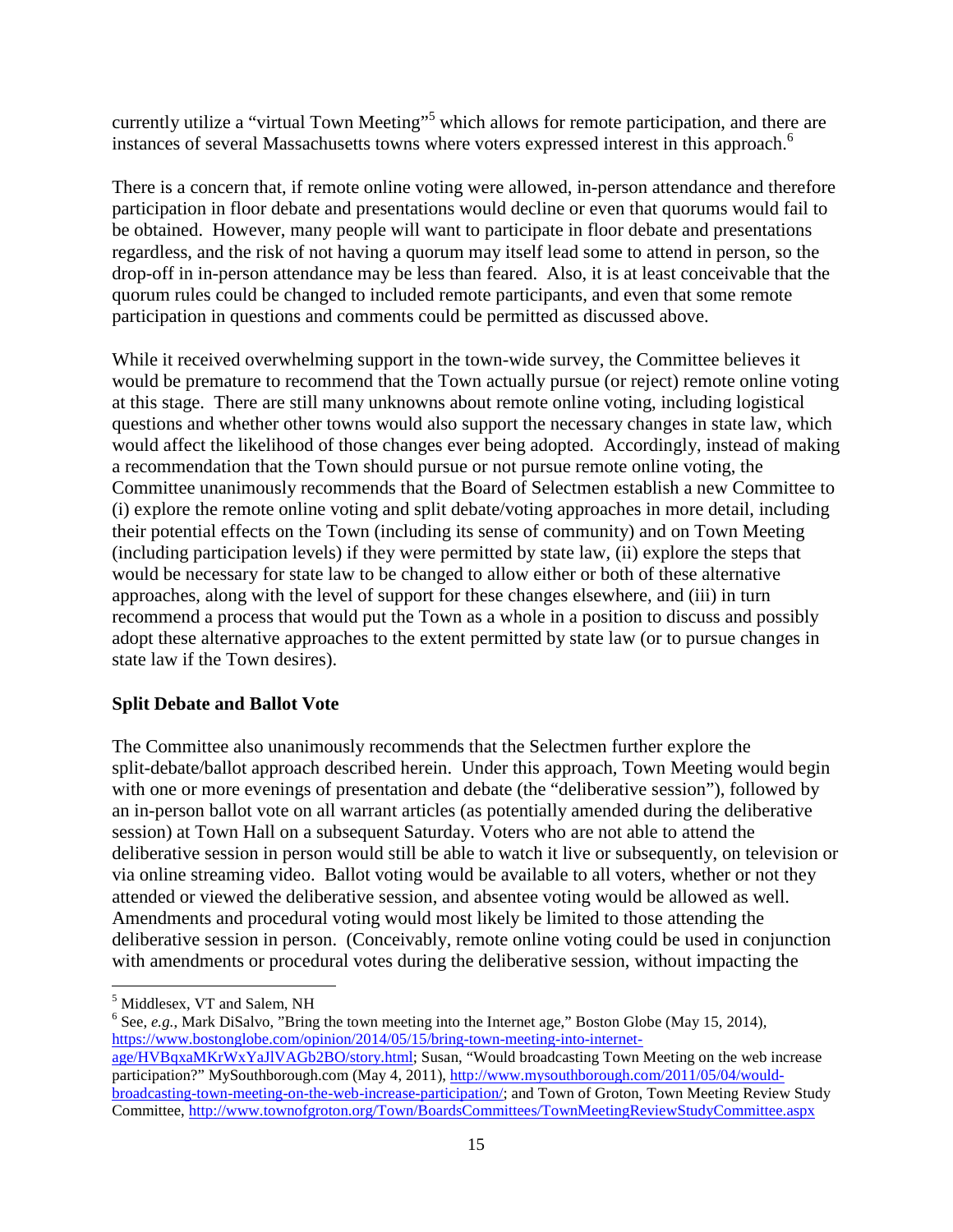subsequent in-person ballot stage, though if remote online voting were permitted and adopted, that might well dispose of the need or inclination to separate the ballot stage in the first place.)

This split-debate/ballot structure closely resembles an existing open Town Meeting structure in Vermont and New Hampshire (sometimes referred to as the "SB2" approach, after the relevant New Hampshire legislation, or as an Australian ballot). Other Massachusetts towns have also considered this approach, with Concord looking into it as early as  $1996<sup>7</sup>$  (though it was recently defeated at their 2014 Town Meeting as submitted by a citizens' petition<sup>8</sup>).

New Hampshire currently has more than 60 towns that utilize this form of Town Meeting, while 69% of Vermont towns did as of 2003. Research has found that there is a decline in attendance at the deliberative session of the Town Meeting, but the reported number of votes cast during the ballot session has increased significantly<sup>9</sup>. Weston has the ability to assess the potential increase in participation through historical Town Election participation:

| Date     | <b>Town Election</b> | <b>Town Meeting</b> |
|----------|----------------------|---------------------|
| May 2014 | 779                  | 305                 |
| May 2013 | 1605                 | 492                 |
| May 2012 | 1620                 | 328                 |

In a recent New Hampshire study<sup>10</sup> an average of 2.4% of voters attended the deliberative session although there is an inverse correlation between this percentage and town size.

The potential advantages of the split-debate/ballot approach would include:

- − Reaching a broader number of potential voters and increasing voting participation, including those unable to attend the deliberative session;
- − Allowing for absentee ballots;
- − Allowing voters to better budget their time and attention, based on their own priorities and ability or desire to attend Town Meeting;
- − Anonymity in voting (for its privacy); and
- − Existing use and experience in other states, which is informative and may increase comfort and legislative amenability to necessary changes in state law.

<u>.</u>

<sup>&</sup>lt;sup>7</sup> Town of Concord, "Final Report of the Town Meeting Study Committee."

<sup>8</sup> http://www.concordma.gov/pages/ConcordMA\_BOS/2014%20Town%20Meeting/2014%20Hearing%20Presentati ons/Article\_18-mbenn.pdf

<sup>9</sup> http://www.nhpolicy.org/UploadedFiles/Reports/sb2at5.pdf

<sup>&</sup>lt;sup>10</sup> SB2 at 15: Trends in Official Ballot Voting and Deliberative Session Attendance" by Chris Porter, Researcher, NH Municipal Association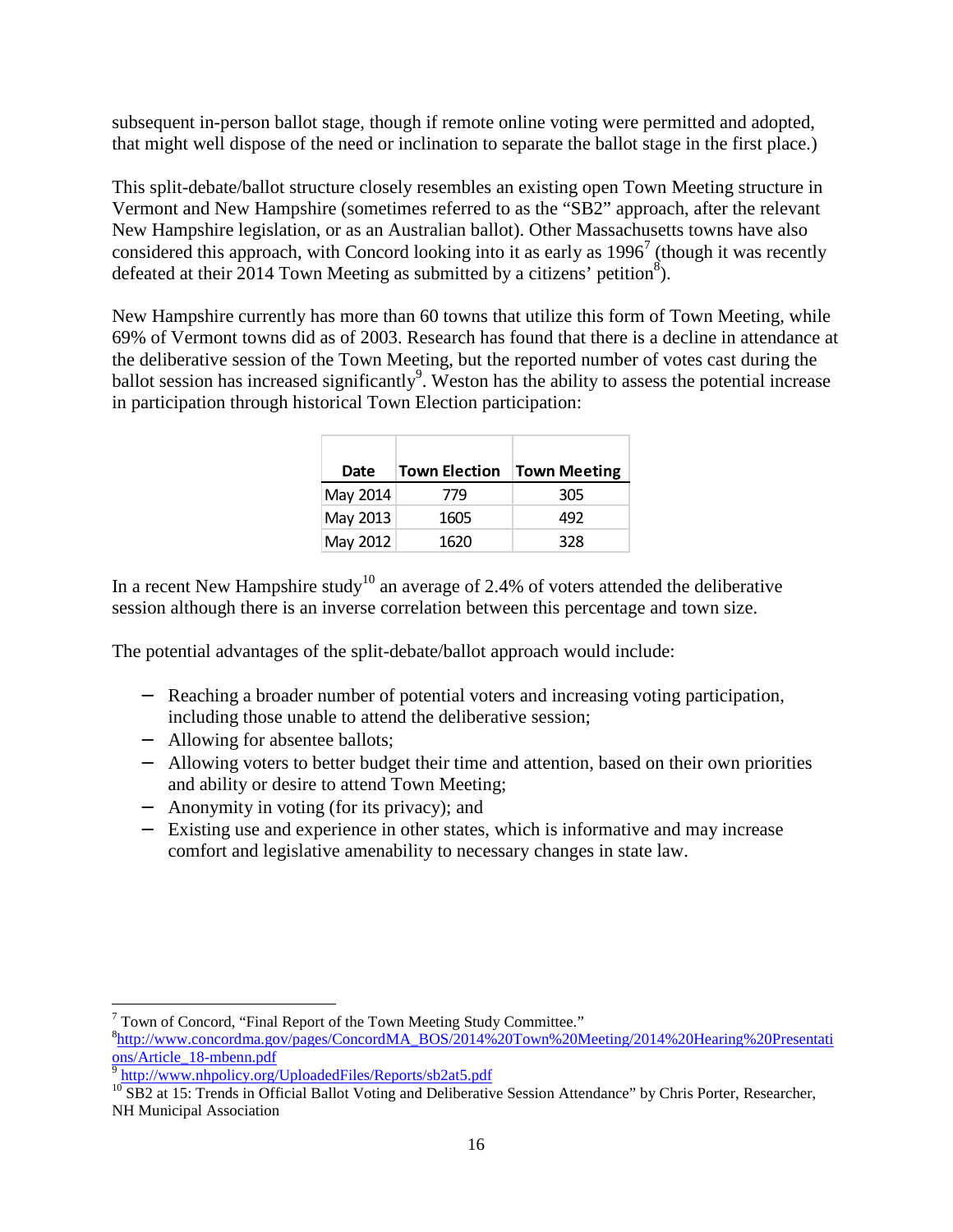The potential disadvantages of the split-debate/ballot approach would include:

- − Requiring changes in state law to be permissible;
- − Decreasing in-person Town Meeting attendance, potentially to the detriment of quorums and floor debate;
- − Retaining less of the existing Town Meeting structure than the remote online voting approach discussed above;
- − Anonymity (for its lack of transparency); and
- − Logistical complexities relating to ballot creation, approval, and notice.

Albeit to a lesser extent than with remote online voting, respondents to the town-wide survey very strongly supported the Town or residents seeking changes to Town bylaws and state law to allow the split-debate/ballot approach, with 71% supporting or strongly supporting it (51% strongly) and only 16% opposing or strongly opposing it (10% strongly). Here, too, support was greatest among younger voters (with 83% of respondents under age 50 supporting or strongly supporting, 65% strongly), but even among voters age 65 and above, 44% supported or strongly supported (25% strongly), with 39% opposing or strongly opposing (and 17% being neutral or indifferent).

There is a concern that participation in the deliberative session would decline or even that quorums would fail to be obtained at the deliberative session.<sup>11</sup> It is also conceivable that a warrant article could be amended substantially by single-issue attendees at the deliberative session. However, as discussed above with regard to remote online voting, many people will want to hear or participate in presentations or floor debate at the deliberative session regardless, so there may be less of a drop-off in in-person attendance and less risk of failing to obtain a quorum or other consequences than might be feared. (Also note the possibility described above of avoiding these problems by permitting remote online participation and voting for the deliberative session, though that may be the least likely approach to be adopted.)

For the same reasons described above with respect to remote online voting, the Committee believes it would be premature to recommend that the Town actually pursue (or reject) the split-debate/ballot approach at this stage. Instead, the Committee unanimously recommends that the Board of Selectmen establish the new Committee described above to explore this approach and remote online voting, for the reasons and with the objectives also described above.

## **Other Recommendations**

The Committee also had the following miscellaneous (and unanimous) recommendations, which are worth mentioning but self-explanatory and/or insubstantial enough not to require more detailed discussion:

- Allowing reasonable applause from the audience, partly as an indication of support that may inform others deciding whether or not to speak, but restricting booing and heckling as being unnecessarily intimidating and uncivil;

<sup>&</sup>lt;u>.</u> <sup>11</sup> "All Those in Favor," by Susan Clark and Frank Bryan, page 5 of "All Those in Favor Update"